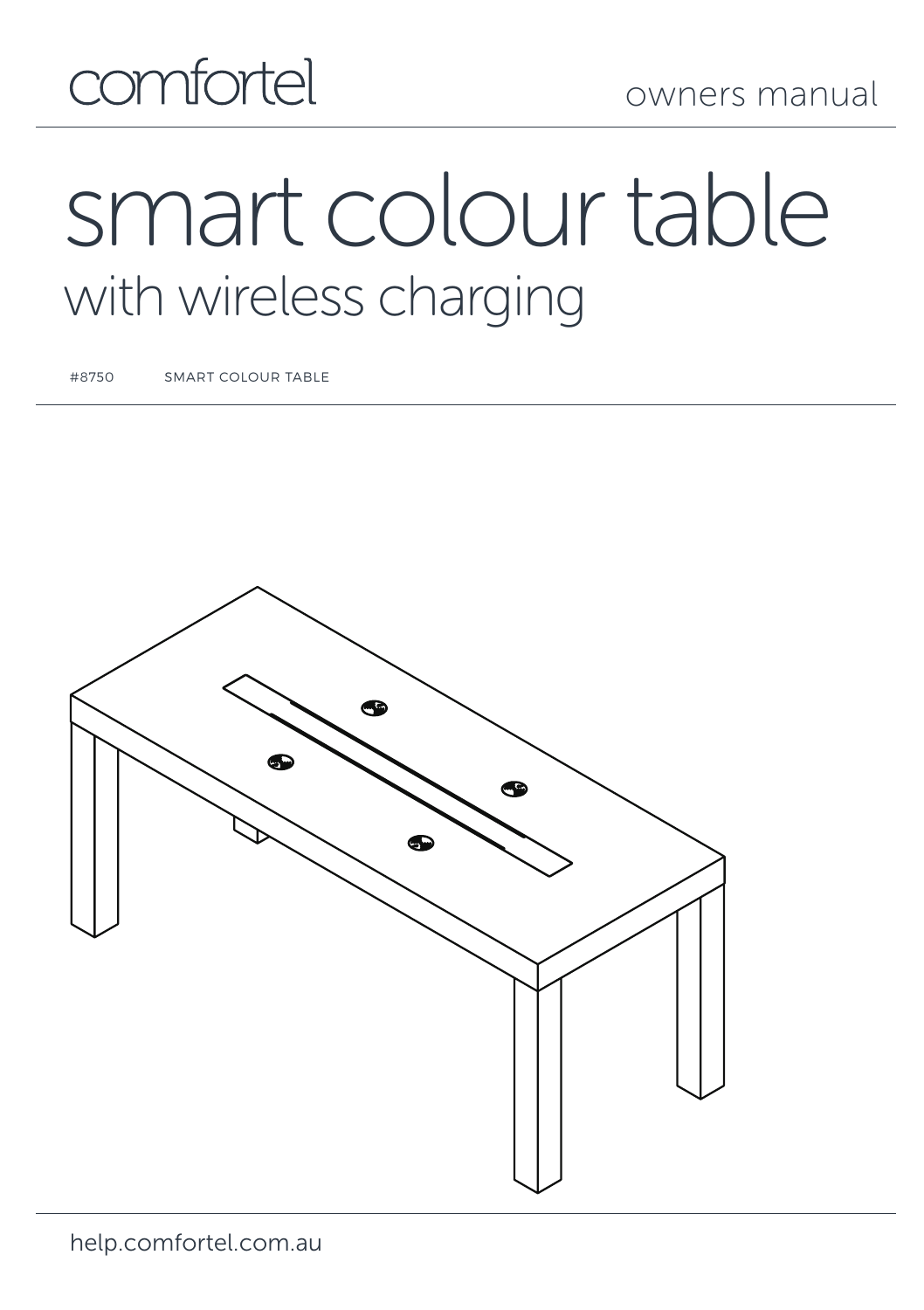#### GENERAL SAFETY

- 1. Read carefully and keep these instructions in a safe place.
- 2. Use this product only for its intended function and do not use attachments not recommended by the manufacturer.
- 3. Do not use outdoors.

## GET STARTED

#### SMART COLOUR TABLE

with wireless charging points

Material: Natural Ash MDF

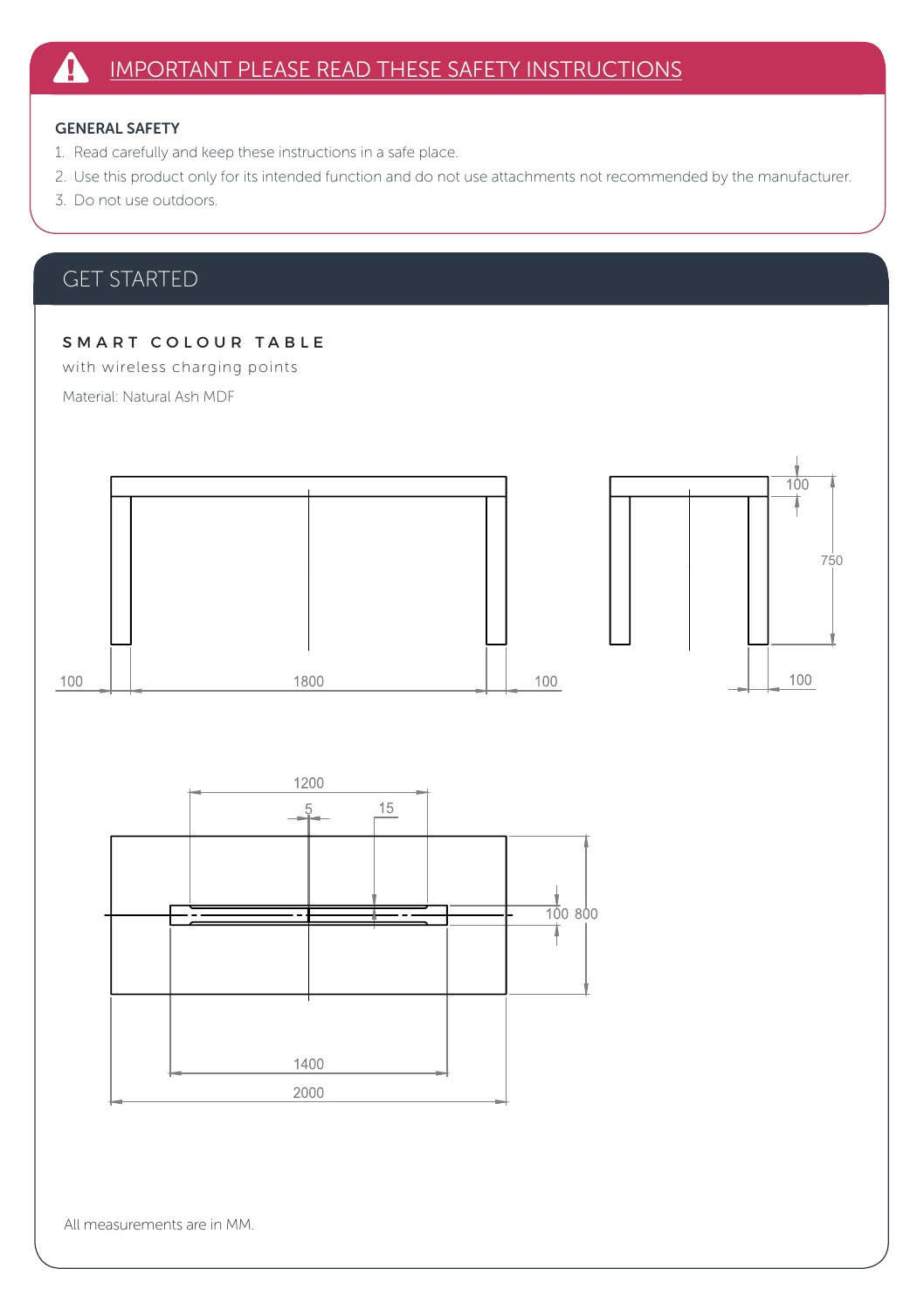### INSTALLATION & ASSEMBLY